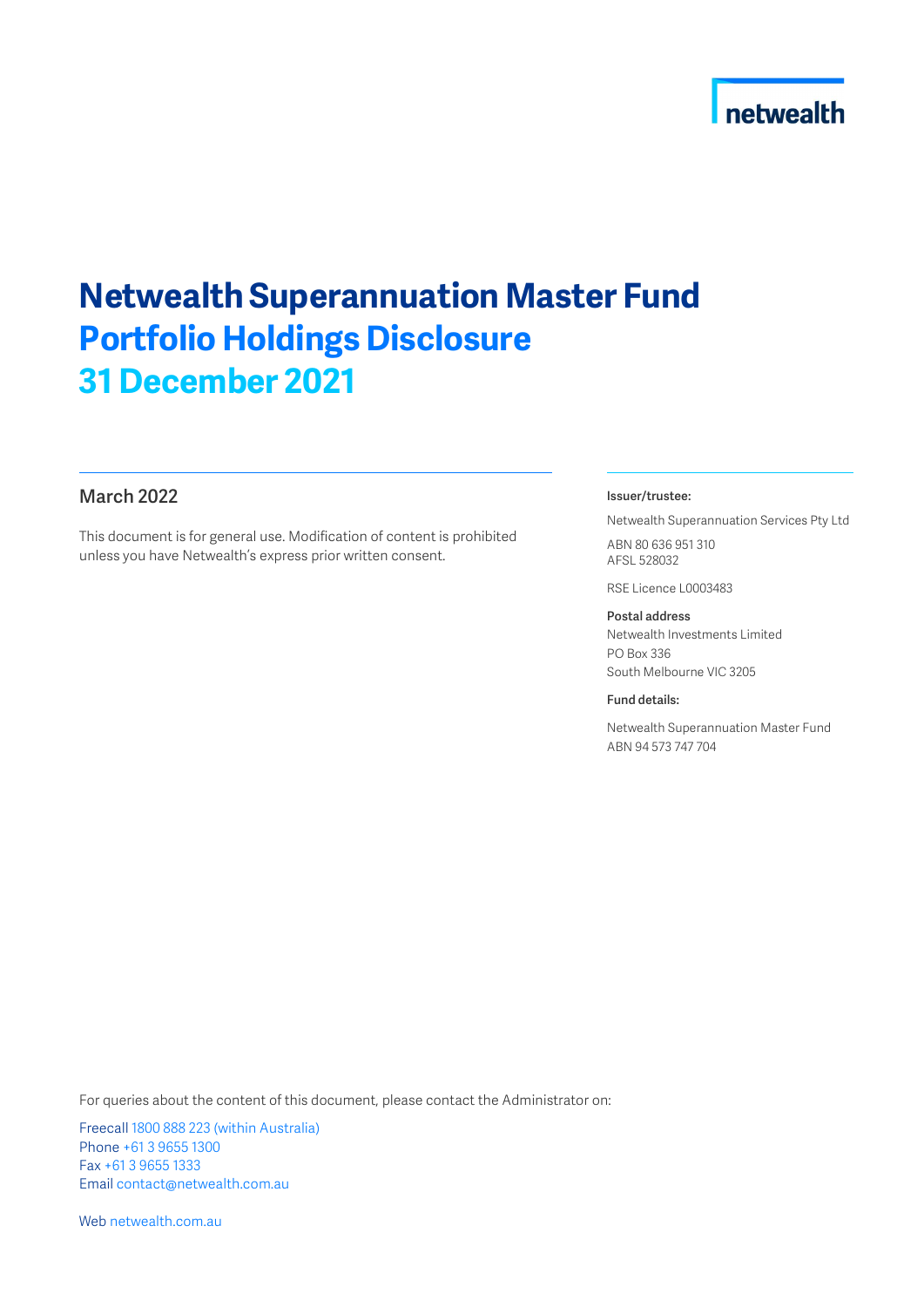### Context and purpose

Netwealth Superannuation Master Fund (NSMF, the Fund) is a platform product. Members have access to an extensive range of accessible investments (Investment Options) and make their own investment decisions.

The purpose of this document (comprising these important notes and the relevant data file in .xlsx or .csv format) is to promote transparency and provide members and the public with information about where Fund holdings were invested as at 31 December 2021. Where relevant, the data also includes 'looking-though' to disclose underlying Investment Assets within some Investment Options.

This document relates to information at the stated date only and is not a reflection of current Fund holdings, Investment Options or Investment Assets.

Refer to the Glossary section below for key terms used in this document.

### How do I read this information?

Data is categorised into Levels to assist with:

- 1. Identifying Fund holdings in different Asset classes (and different types and sectors within those Asset classes) in a summary form – see Levels 1-3; and
- 2. Identifying Fund holdings in different Investment Options and, where relevant, looking-through to the Investment Assets in detail – see Levels 4-6.

Colour coding and formatting within the .xlsx file assists with identifying the following Levels:

| Level 1 | <b>The Fund</b>                                                                      |
|---------|--------------------------------------------------------------------------------------|
| Level 2 | Asset classes                                                                        |
| Level 3 | Asset class listing types                                                            |
| Level 4 | <b>Investment Options</b>                                                            |
| Level 5 | Investment Asset within the relevant Level 4 Investment Option (first look-through)  |
| Level 6 | Investment Asset within the relevant Level 5 Investment Asset (further look-through) |

Within the .xlsx file, there are expansion and minimisation options to the left of and above the data to view the data at different Levels. For example:

- 1. To display summary Fund holdings data including at Asset class related levels only, click number 3 in the expansion options to the left of the data. Only Levels 1-3 will display.
- 2. To include Investment Options (Level 4) data but not Level 5 and Level 6 look-through data, click number 4. Where a relevant Investment Option contains look-through data, Level 5 buttons (and Level 6 buttons, if any) can also be clicked individually to expand look-through as desired.
- 3. To display all data including Level 5 and Level 6 look-throughs, click number 6.

A .csv delimited file is also accessible on the NSMF website under 'Member information' however the .csv file does not contain formatting. Referring to the .xlsx file may assist with understanding data.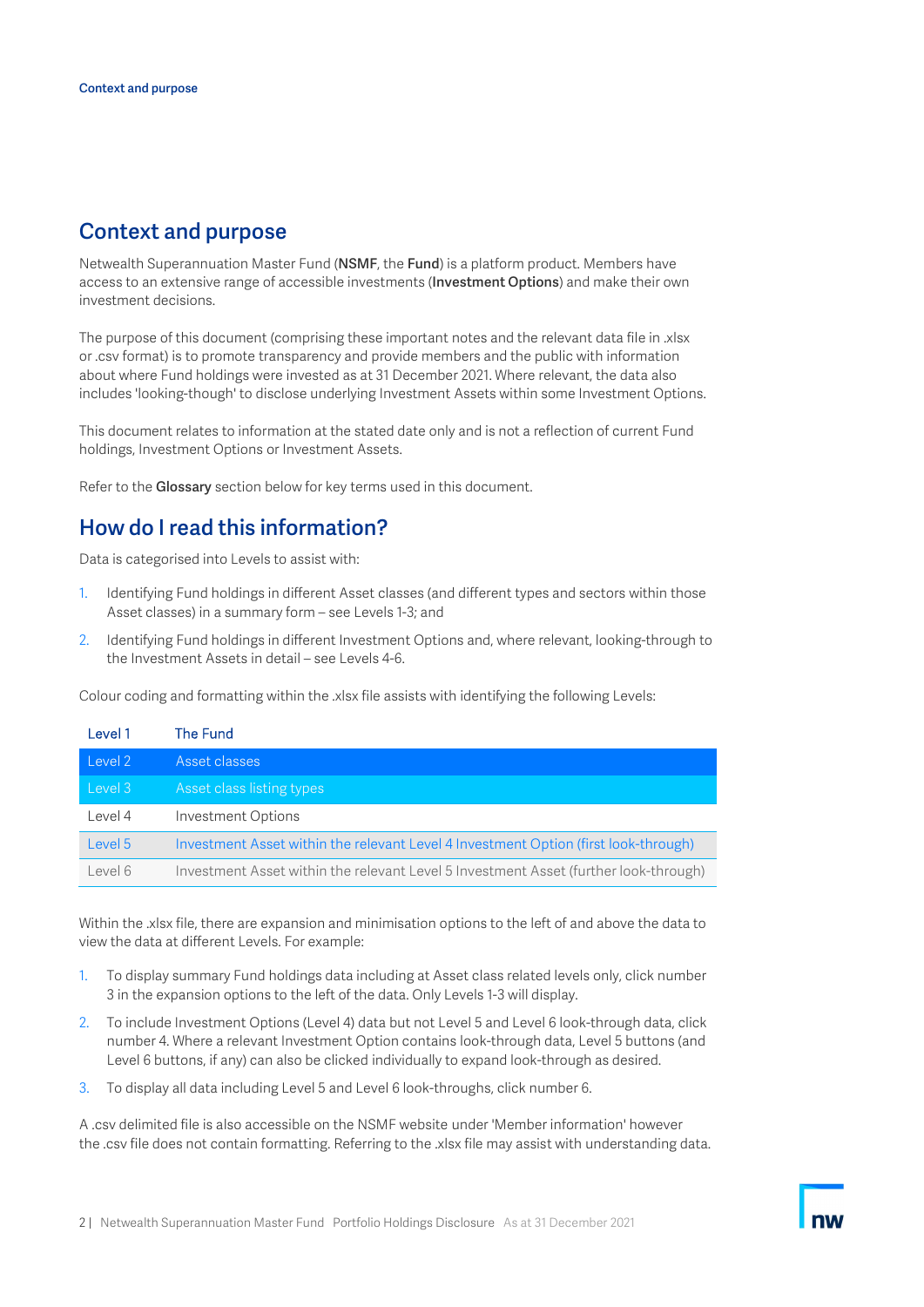## **Glossary**

| % Super                   | Weighting (%) of the Value (\$AUD) for that particular line item as a<br>percentage of total Fund holdings.                                                                                                                                                                                                     |
|---------------------------|-----------------------------------------------------------------------------------------------------------------------------------------------------------------------------------------------------------------------------------------------------------------------------------------------------------------|
| % Holding                 | (Only relates to Level 5 and Level 6 Investment Assets)                                                                                                                                                                                                                                                         |
|                           | Weighting (%) for that particular Investment Asset as a percentage of the<br>relevant total Investment Option value.                                                                                                                                                                                            |
| Administrator             | Netwealth Investments Limited (ABN 85 090 569 109, AFSL 230975).                                                                                                                                                                                                                                                |
| Alternatives              | Any investment which does not meet the definition of the other strategic<br>sectors.                                                                                                                                                                                                                            |
| Asset class               | High level asset classes in accordance with APRA Superannuation<br>Reporting Standard 550.0 (Table 2, Column 6).                                                                                                                                                                                                |
| Asset class listing type  | Further information about the Asset class.                                                                                                                                                                                                                                                                      |
| Cash                      | Cash on hand and demand deposits, as well as cash equivalents. Cash<br>equivalents represent short-term, highly liquid investments that are readily<br>convertible to known amounts of cash and which are subject to an<br>insignificant risk of changes in value. Refer to Australian Accounting<br>Standards. |
| Code                      | A security identifier or other identifier in relation to an Investment Option or<br>Investment Asset.                                                                                                                                                                                                           |
| <b>Currency Exposure</b>  | The non-AUD denominated assets held in the portfolio.                                                                                                                                                                                                                                                           |
| Equity                    | An ownership interest in a business, trust or partnership. Includes: common<br>shares, preference shares and units. Excludes: units in property trusts, units<br>in infrastructure trusts.                                                                                                                      |
| <b>Externally managed</b> | An Investment Asset that is not Internally managed.                                                                                                                                                                                                                                                             |
| <b>Financial product</b>  | Depending on the context, the NSMF or an Investment Option.                                                                                                                                                                                                                                                     |
| <b>Fixed Income</b>       | A loan, placement or debt security.                                                                                                                                                                                                                                                                             |
| Infrastructure            | The basic physical systems of a country, state or region including<br>transportation, communication, utilities, and public institutions.                                                                                                                                                                        |
| Internally managed        | An Investment Asset that is managed by the Trustee or an associate of the<br>Trustee (including the Administrator).                                                                                                                                                                                             |
| <b>Investment Asset</b>   | An asset that an Investment Option invests in. May also be referred to from<br>time to time as an underlying asset / investment item / disclosable item.                                                                                                                                                        |
| Investment name           | The name of an Investment Option or Investment Asset.                                                                                                                                                                                                                                                           |
| <b>Investment Option</b>  | (summary only) An accessible investment on the NSMF investment menu<br>that a member can choose to invest in via their platform account.                                                                                                                                                                        |
| <b>Issuer</b>             | Where relevant, the institution / issuer / responsible entity (fund manager)<br>name in relation to the Investment Option or Investment Asset. If an Issuer<br>is unspecified, refer to other columns for identifiable information.                                                                             |